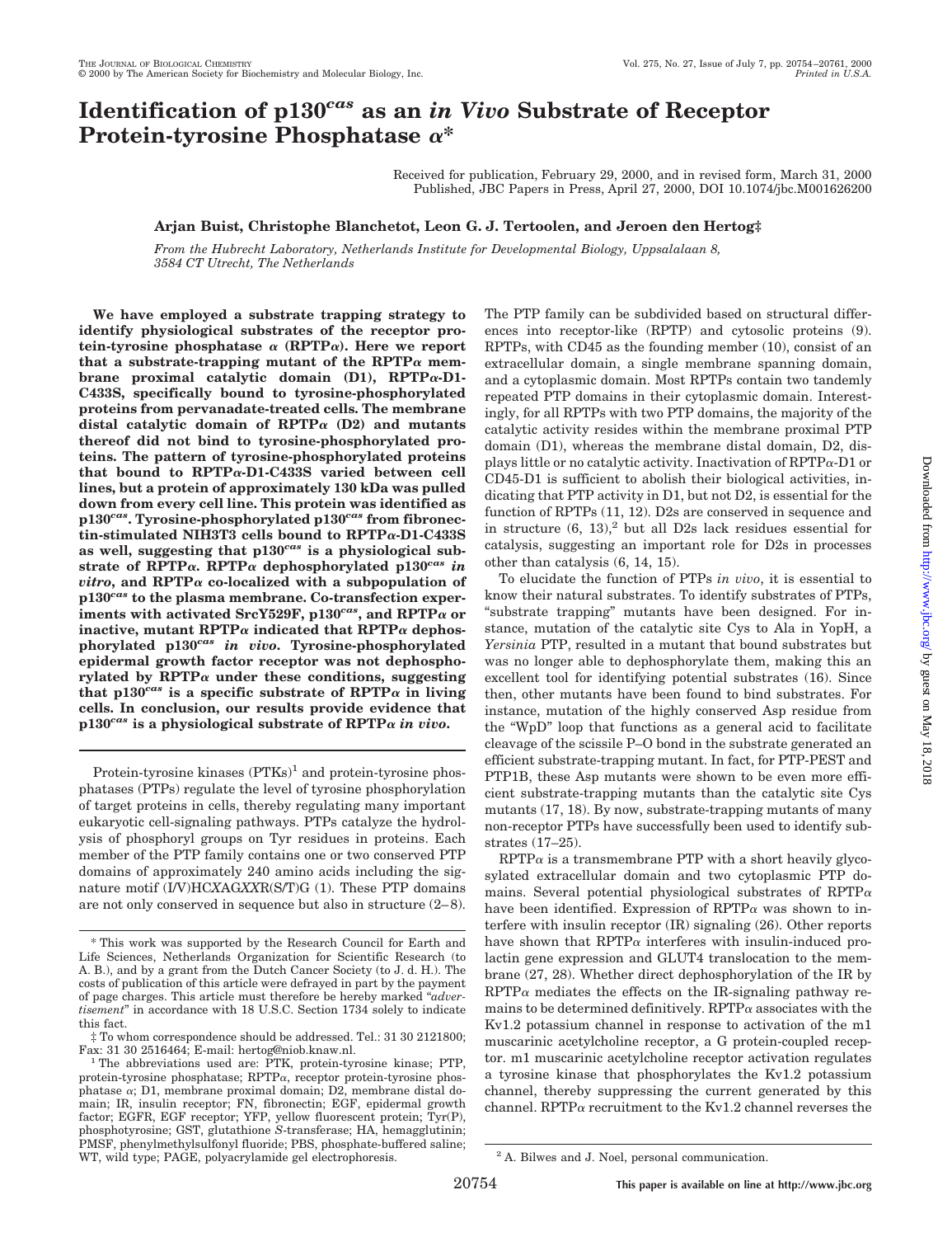tyrosine kinase-induced phosphorylation and suppression of Kv1.2, suggesting that the Kv1.2 potassium channel may be a direct substrate of RPTP $\alpha$  in cells (29).

The PTK Src is the most clearly defined target of  $RPTP\alpha$  (11, 30). RPTP<sup>a</sup> dephosphorylates and activates Src *in vitro* and *in vivo*  $(11, 30-32)$ . Murine Src is phosphorylated on Tyr<sup>529</sup>. The crystal structure of Src and Src family members demonstrated that the SH2 domain of Src binds to phosphorylated  $Tyr^{529}$ thereby blocking the catalytic site of the kinase (Ref. 33 and references therein). Recently, a phosphotyrosine displacement mechanism was proposed to underlie  $RPTP\alpha$ -mediated dephosphorylation of Src Tyr(P)<sup>529</sup> (34). The C-terminal RPTP $\alpha$  $Tyr(P)<sup>789</sup>$  binds the Src SH2 domain, thereby displacing intramolecular Src SH2-Tyr $(P)^{529}$  binding and allowing dephosphorylation and thus activation of Src. This model is consistent with the finding that  $RPTP\alpha$  associates with Src family members independently of RPTP $\alpha$  activity (35, 36). RPTP $\alpha$  knockout mice show an increase in Src Tyr<sup>529</sup> phosphorylation and a decrease in Src activity, providing strong support for the finding that Src is an *in vivo* substrate of  $RPTP\alpha$  (31, 32). Similarly, targeted disruption of  $RPTP\alpha$  showed a decrease in activity of the Src family member Fyn (31, 32).

We set out to identify physiological substrates of RPTP $\alpha$ , using substrate-trapping mutants. Here, we report that a substrate-trapping mutant of  $RPTP\alpha$  specifically bound to tyrosine-phosphorylated p130*cas* from pervanadate-treated and fibronectin-stimulated cells. The interaction with  $RPTP\alpha$ depended on the tyrosine phosphorylation state of p130*cas*. Furthermore, RPTP<sup>a</sup> dephosphorylated p130*cas in vitro* and *in vivo.* Analysis of the subcellular localization of p130*cas* and  $RPTP\alpha$  by (immuno)fluorescence demonstrated that some, but not all,  $p130^{cas}$  co-localized with RPTP $\alpha$  at the plasma membrane. Our results demonstrate that tyrosine-phosphorylated p130 $^{cas}$  is a substrate of RPTP $\alpha$ .

#### MATERIALS AND METHODS

*Cells and Transfections—*NIH3T3 cells were cultured in Dulbecco's modified Eagle's medium supplemented with 10% bovine calf serum (Life Technologies, Inc.). HepG2 cells were cultured in Dulbecco's modified Eagle's medium with 10% fetal calf serum. SK-N-MC neuroepithelioma and FaO cells were cultured in a 1:1 mixture of Dulbecco's modified Eagle's medium and Ham's F12 (DF) medium supplemented with 10% fetal calf serum. P19 EC, COS-7, and F9 cells were cultured in DF supplemented with 7.5% fetal calf serum.

Pervanadate treatment of the cells was done for 30 min by addition of 1 mM orthovanadate and 1 mM  $H<sub>2</sub>O<sub>2</sub>$ , generating pervanadate, directly into the medium of nearly confluent cells. Fibronectin stimulation was done essentially as described (37). Serum-starved NIH3T3 cells were removed from the dish gently using EDTA, allowed to recover in medium supplemented with 0.5% bovine calf serum for 30 min, and replated onto dishes that had been coated with fibronectin (10  $\mu$ g/ml, overnight, 4 °C). The cells were harvested after 30 min. Transient and stable transfection of SK-N-MC and P19 EC cells was done using calcium phosphate precipitation, exactly as described (11).

*Plasmids and Site-directed Mutagenesis—*A cytomegalovirus promoter-driven expression vector for activated murine Src, SrcY529F, an expression vector for GST-p130*cas*, and an expression vector for human EGFR have been described (38–40). SV40-driven expression vectors for expression of RPTP $\alpha$  or mutants have also been described (39). A hemagglutinin epitope tag was cloned to the N-terminal side of  $\text{Asn}^{20}$  in RPTP $\alpha$  (41). Site-directed mutagenesis was done on pSG-RPTP $\alpha$  or on  $pSG-HA-RPTP\alpha$ . Mutations were verified by sequencing. The oligonucleotides that were used for site-directed mutagenesis were as follows:  $RPTP\alpha-D401A$ , 5'-AGCTGGCCAGCCTTTGGGGTG;  $RPTP\alpha-C433S$ , 5'-ACCTGCACTGGAGTGGACCAC; RPTPa-R438K, 5'-GCAGGTGTA-GGGAAAACTGGCACCTTTG; RPTPa-C723S, 5'-CCCGGCACTGGAG- $TGGTGCACAGT$ ; and  $RPTP\alpha$ -R729K, 5'-GGGGCAGGAAAGACAGG-AACC.

The RPTP $\alpha$ -YFP fusion protein was generated by introduction of a  $Bg$ <sup>III</sup> site at position 516 in RPTP $\alpha$  by site-directed mutagenesis. Subsequently, a polymerase chain reaction-generated *Bgl*II fragment encoding yellow fluorescent protein (the kind gift of Roger Y. Tsien) was

inserted in RPTP $\alpha$  at position 516, thus replacing RPTP $\alpha$ -D2. Expression vectors for bacterial expression of  $RPTP\alpha$  glutathione *S*-transferase fusion proteins were made as described (42), using pGEX-KG (43). The expression vectors for GST-RPTP $\alpha$ -D1 contained residues 167–503, GST-RPTPa-D2 contained residues 504–793, and full-length bacterial RPTP<sup>a</sup> contained residues 167–793 (numbering according to Sap *et al.* (44)). The expression vector for bacterial expression of zebrafish PTP1B-C213S containing residues 1–282, corresponding to residues 1–284 in human PTP1B, was made as described by van der Sar *et al.*  $(45)$ 

*Recombinant Enzymes—*The glutathione *S*-transferase fusion proteins were purified essentially as described (43). The fusion proteins were not cleaved off the beads but were eluted with 10 mM reduced glutathione in 50 mM Tris, pH 8.0, 10% glycerol, 10 units/ml aprotinin, and  $1 \mu$ M PMSF. The fusion proteins were dialyzed against TBS (50 mm) Tris, pH 8.0, 150 mM NaCl) and rebound to glutathione-agarose beads. This elution and rebinding to glutathione-agarose beads greatly reduced contamination with bacterial proteins.

*GST Pull-down Experiments, Immunoprecipitation, and Immunoblotting—*For GST pull-down experiments, cell lysates were made as described (18). Briefly, NIH3T3 cells were lysed in lysis buffer A (20 mM Tris, pH 7.5, 100 mM NaCl, 1 mM EDTA, 1% Triton X-100, 10% glycerol,  $5 \text{ mm}$  iodoacetic acid, 10 units/ml aprotinin, 1  $\mu$ M PMSF), and all other cells were lysed in lysis buffer B (20 mM Tris, pH 7.5, 100 mM NaCl, 1% Triton X-100, 10% glycerol, 5 mM iodoacetic acid, 1 mM orthovanadate, 10 units/ml aprotinin, 1  $\mu$ M PMSF), incubated at 4 °C for 30 min, and 10 mM dithiothreitol added to inactivate any unreacted iodoacetic acid. The lysates were incubated with GST fusion proteins coupled to glutathione-agarose beads overnight at 4 °C. The beads were washed four times with RIPA buffer (20 mM Tris, pH 8.0, 150 mM NaCl, 10 mM Na<sub>2</sub>HPO<sub>4</sub>, 5 mM EDTA, 1% Nonidet P-40, 1% sodium deoxycholate, 0.1% SDS, 10% glycerol, 10 unist/ml aprotinin, 1  $\mu$ M PMSF), resuspended in Laemmli sample buffer, and boiled for 5 min, and the samples were loaded onto SDS-polyacrylamide gels.

For immunoprecipitations, nearly confluent cells were lysed in CLB (50 mm HEPES, pH 7.4, 150 mm NaCl, 1 mm  $MgCl<sub>2</sub>$ , 1 mm EGTA, 10% glycerol, 1% Triton X-100, 10 units/ml aprotinin, 1  $\mu$ M PMSF, 200  $\mu$ M sodium orthovanadate). Immunoprecipitation of  $HA-RPTP\alpha$  was done by incubation with anti-hemagglutinin epitope tag antibody (mAb 12CA5) and protein A-Sepharose (Amersham Pharmacia Biotech). The EGFR was immunoprecipitated using mAb 108.1 (46). GST-p130*cas* was precipitated by incubation with glutathione-agarose beads for 3 h at 4 °C. The beads were washed four times with RIPA buffer (20 mM Tris, pH 8.0, 150 mM NaCl, 10 mM Na<sub>2</sub>HPO<sub>4</sub>, 5 mM EDTA, 1% Nonidet P-40, 1% sodium deoxycholate, 0.1% SDS, 10% glycerol, 10 units/ml aprotinin,  $1 \mu$ M PMSF), resuspended in Laemmli sample buffer, and boiled for 5 min, and the samples were loaded onto SDS-polyacrylamide gels.

For immunoblotting analysis the material on the polyacrylamide gels was transferred to Immobilon (Millipore, Bedford, MA) by semi-dry blotting for 2 h at  $0.8 \text{ mA/cm}^2$  gel in transfer buffer (50 mM Tris, 40 mM glycine, 0.0375% SDS, 20% methanol). Following transfer, the blots were incubated in blocking buffer (50 mM Tris, pH 8.0, 150 mM NaCl, 0.05% Tween 20, 5% bovine serum albumin) for 1 h at 22 °C and in blocking buffer containing anti-Tyr(P) antibody PY20 (Transduction Laboratories, Lexington, KY) for 1.5 h at 22 °C. For immunoblotting with anti-p130*cas* (Transduction Laboratories, Lexington, KY), with 12CA5, or affinity-purified anti-RPTP $\alpha$  antiserum 5478, blocking buffer contained 5% non-fat milk instead of bovine serum albumin. The filters were washed four times in TBS-T (50 mM Tris, pH 8.0, 150 mM NaCl, 0.05% Tween 20) and incubated for 1 h at 22 °C with horseradish peroxidase-conjugated anti-mouse antibody or horseradish peroxidaseconjugated protein A (Transduction Laboratories, Lexington, KY) in TBS-T. The filters were washed four times in TBS-T and enhanced chemiluminescence (ECL) detection was performed. Before reprobing with different primary antibodies, the blots were stripped by incubation in stripping buffer (62.5 mM Tris, pH 6.8, 2% SDS, 100 mM  $\beta$ -mercaptoethanol) for 45 min at 70 °C.

*In Vitro Dephosphorylation Assay—*For *in vitro* dephosphorylation assays, SK-N-MC cells were transiently transfected with GST-p130*cas* together with SrcY529F. GST-p130*cas* was precipitated from these cells with glutathione-agarose beads; the beads were washed 3 times in RIPA buffer (20 mm Tris, pH 8.0, 150 mm NaCl, 10 mm  $\text{Na}_2\text{HPO}_4$ , 5 mm EDTA, 1% Nonidet P-40, 1% sodium deoxycholate, 0.1% SDS, 10% glycerol, 10 units/ml aprotinin,  $1 \mu M$  PMSF) and two times in succinate buffer (50 mM succinate, pH 6.0, 50 mM NaCl, 1 mM EDTA, 1 mM dithiothreitol). The beads were incubated with full-length GST-RPTP $\alpha$ in succinate buffer for different times at 30 °C, resuspended in Laemmli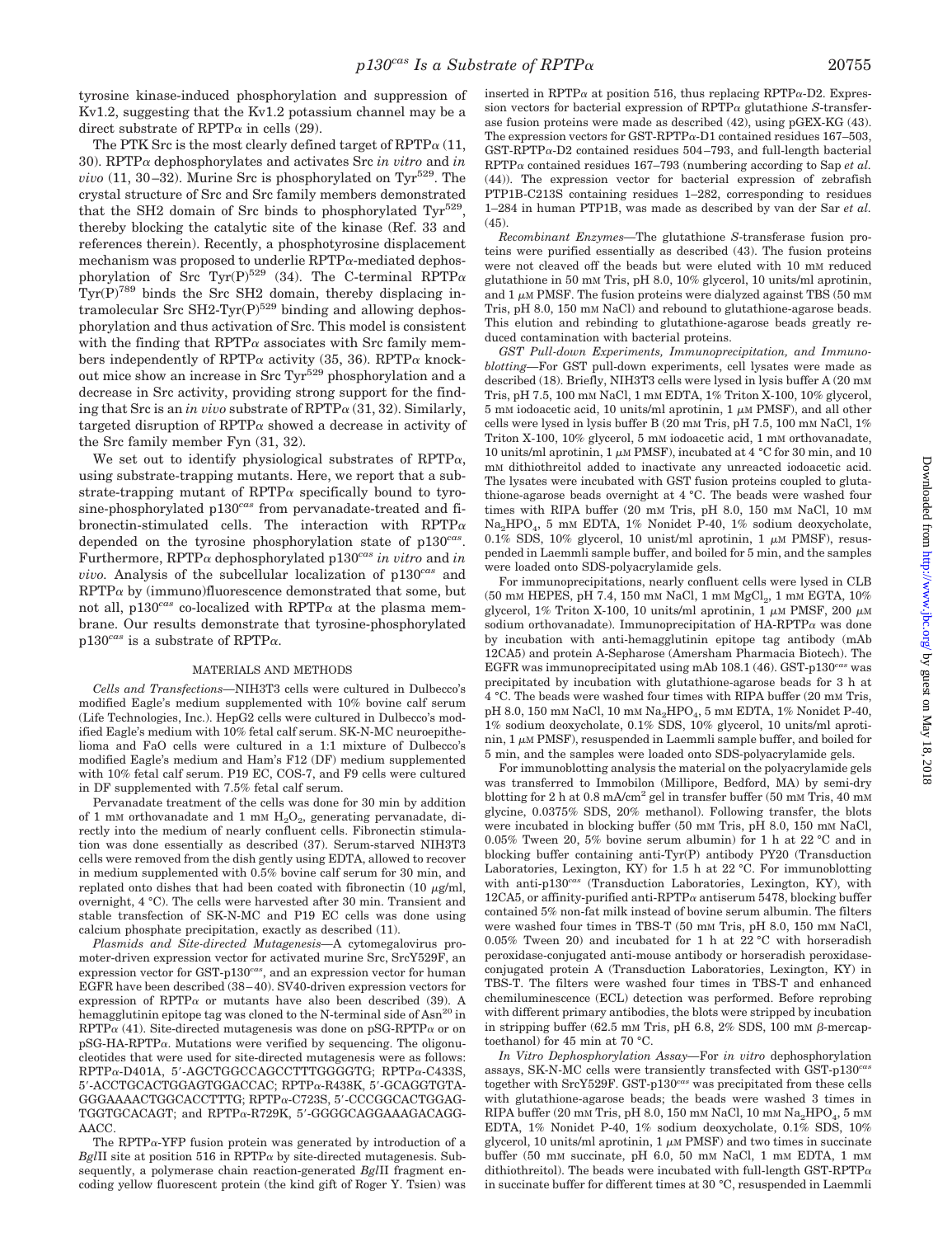

FIG. 1. **Interaction of RPTP**a**-D1-C433S with p130***cas***.** P19 EC cells (*A* and *B*) or NIH3T3 cells (*C* and *D*) were treated with 1 mM orthovanadate and  $1 \text{ mm H}_2\text{O}_2$  for 30 min. The cells were lysed, and the lysate was incubated with equal amounts (10  $\mu$ g) of GST, GST-RPTP $\alpha$ -D1, D1-D401A, D1-C433S, D1-R438K, D2-wild type, D2-C723S, or D2- R729K. The associated proteins together with an aliquot of the lysate of pervanadate-treated  $(Lysate + VO<sub>4</sub>)$  or untreated  $(Lysate)$  cells were analyzed by SDS-PAGE and immunoblotting with anti-Tyr(P) (PY20) (*top panel*) and anti-p130*cas* (*bottom panel*) antibodies. Aliquots of the lysates from pervanadate-treated P19 EC cells (*B*) and NIH3T3 cells (*D*) following incubation with the different fusion proteins and removal of the GST-agarose beads were run on SDS-PAGE gels. For comparison, lysates of pervanadate-treated  $(+VO<sub>4</sub>)$  or untreated  $(-)$  cells that were not incubated with GST fusion proteins were included. The gels were blotted, and the blots were analyzed by immunoblotting with anti-Tyr(P) antibodies (PY20) (*top panel*) and anti-p130*cas* antibodies (*bottom panel*). The molecular sizes (in kDa) of marker proteins are indicated on the *left.*

sample buffer, and boiled for 5 min, and the samples were loaded onto SDS-polyacrylamide gels.

*Indirect Immunofluorescence—*For immunofluorescence labeling, cells were seeded on glass coverslips, and at the appropriate time the cells were fixed with 2% paraformaldehyde in PBS. After washing with PBS the cells were permeabilized with 0.1% Triton X-100 in PBS for 45 s. After washing the coverslips were blocked in 5% bovine serum albumin in PBS for 1 h. Incubation of the coverslips with anti-neurofilament or anti-p130*cas* antibodies and CY3-conjugated secondary antibodies was done exactly as described previously (38).

#### RESULTS

*RPTP*a*-D1-C433S Specifically Bound p130cas—*In this study we set out to identify substrates of  $RPTP\alpha$ . Specific substrates of several non-receptor PTPs have been identified successfully in the past using substrate-trapping mutants (17–19, 24, 25, 47). We used a similar substrate trapping approach to identify physiological substrates of RPTPa. P19 EC cells were treated with pervanadate, which induced a strong increase in Tyr(P) content of many proteins (Fig. 1*A, left two lanes*). Bacterially expressed GST fusion proteins containing either the N-terminal or the C-terminal catalytic domain of RPTP $\alpha$  (D1 or D2, respectively) or mutants thereof were purified and incubated with lysates from pervanadate-treated P19 EC cells. Proteins from the lysate that associated with the fusion proteins were then analyzed by immunoblotting with anti-Tyr(P) mAb (PY20) (Fig. 1). A major Tyr(P)-containing protein of approximately 130 kDa (p130) bound specifically to GST-RPTP $\alpha$ -D1 with the catalytic site Cys mutated to Ser (D1-C433S). p130 is the most prominent phosphotyrosyl protein in the lysate from pervanadate-treated P19 EC cells. Nevertheless, it is clear that  $RPTP\alpha$ -C433S bound preferentially to p130 (Fig. 1*A*, and not shown overexposures of the blot in Fig. 1*A*). No tyrosine-phosphorylated proteins were detected to bind to wild type GST- $RPTP\alpha-D1$  or GST alone (Fig. 1*A*).

Substrate-trapping mutants of PTP1B and PTP-PEST in which the general base/general acid Asp was mutated to Ala were shown to be even more efficient substrate-trapping mutants than the catalytic site Cys mutants (17, 18). RPTP $\alpha$ -D1 with the corresponding Asp to Ala mutation, GST-D1-D401A, did not bind any Tyr(P)-containing proteins from the lysate (Fig. 1*A*). This suggests that there are differences in substrate binding between the Asp mutants in PTP1B or PTP-PEST and  $RPTP\alpha$ -D1. It has been shown for PTP1B that mutation of the invariant Arg in the signature motif,  $Arg<sup>221</sup>$  in PTP1B, almost completely abolished catalytic activity (17). Similarly, GST- $RPTP\alpha$ -D1 with the corresponding mutation, D1-R438K, had no detectable PTP activity in *in vitro* PTP assays toward any of the substrates tested (data not shown). No tyrosine-phosphorylated proteins were detected to bind to GST-D1-R438K (Fig. 1*A*). Since p130 bound specifically to GST-D1-C433S and not to D1-D401A or D1-R438K, we conclude that p130 is not merely a RPTPa-binding protein but a *bona fide* substrate.

Similar to the experiments with  $RPTP\alpha-D1$ , substrate trapping experiments were performed with  $RPTP\alpha-D2$  and mutants thereof. No Tyr(P)-containing proteins bound to wild type D2 nor to GST-D2-C723S nor to any other D2 mutant (Fig. 1*A*). Taken together, substrate-trapping mutants of  $RPTP\alpha-D2$  did not bind Tyr(P)-containing proteins.

The apparent molecular weight of the protein that bound to  $RPTP\alpha-D1-C433S$  prompted us to test whether this protein was p130*cas*. The blot depicted in Fig. 1*A* was stripped and reprobed with anti-p130*cas* antibody (Fig. 1*A, bottom panel*). The substrate-trapping mutant GST-D1-RPTP $\alpha$ -C433S bound to a single protein detected by the anti-p130*cas* antibody. This protein co-migrated exactly with p130*cas* in lysates from pervanadate-treated cells. p130*cas* in lysates from untreated cells migrated faster in the gel than p130*cas* in lysates from pervanadate-treated cells (Fig. 1*A, 1st two lanes, bottom panel*), consistent with reports that phosphorylation of p130*cas* induced a mobility shift in SDS-PAGE gels (48). p130*cas* did not bind to wild type RPTPa-D1, D1-D401A, D1-R438K, or GST alone, demonstrating that p130*cas* binding is specific for the D1- C433S substrate-trapping mutant. p130*cas* did not bind to GST-D2 or any of its mutants either. In conclusion, p130 from pervanadate-treated P19 EC cells that bound to GST-D1- C433S is p130*cas*, and p130*cas* bound specifically to the substrate-trapping mutant  $RPTP\alpha-D1-C433S$ .

Aliquots of the remaining P19 EC cell lysates were analyzed by immunoblotting using anti-Tyr(P) antibody PY20 following the pull-down procedure, using the different GST fusion proteins (Fig. 1*B*). Incubation of the lysate with GST-RPTP $\alpha$ -D1-WT reduced the Tyr(P) content of all the Tyr(P)-containing proteins in the lysate, as detected with anti-Tyr(P) antibody, PY20. Importantly, phosphorylation of the highly phosphorylated p130 was greatly reduced. Incubation with GST or the other GST fusion proteins had no effect on the Tyr(P) levels of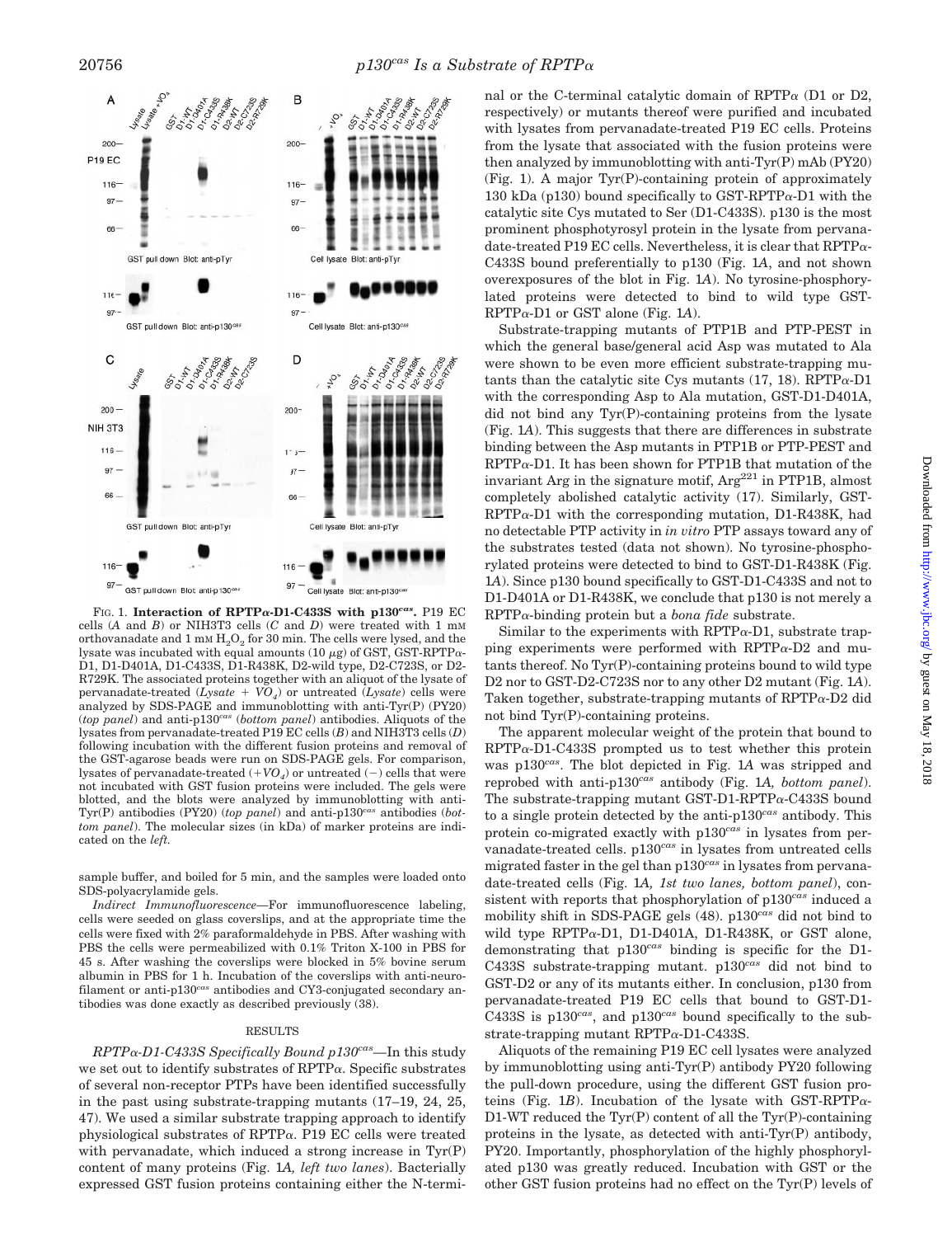

FIG. 2. **RPTP**a**-D1-C433S substrate trapping in lysates from various cell types.** SK-N-MC, COS-7, NIH3T3, P19 EC, HepG2, FaO, and F9 cells were treated with 1 mM orthovanadate and 1 mM  $H_2O_2$  for 30 min or were left untreated. The cells were lysed, and the lysate was incubated with equal amounts of GST-RPTP $\alpha$ -D1-C433S. The associated proteins were analyzed by SDS-PAGE and immunoblotting with anti-Tyr(P) (*top panel*) or anti-p130*cas* (*bottom panel*) antibodies. The molecular sizes (in kDa) of marker proteins are indicated on the *left.*

the proteins in the lysate, except for p130 in lysate incubated with GST-D1-C433S that showed a significant reduction. Stripping the blot and reprobing it with anti-p130*cas* antibodies showed that the highly phosphorylated 130-kDa protein was p130*cas* (Fig. 1*B, bottom panel*). The amount of p130*cas* in the lysate was reduced after pull down with  $GST-RPTP\alpha-D1$ -C433S, which was consistent with the removal of p130*cas* from the lysate by the pull-down procedure. Incubation of the lysate from pervanadate-treated P19 EC cells with GST-RPTP $\alpha$ -D1-WT induced a shift down of all p130*cas* (Fig. 1*B, bottom panel*), suggesting that none of the slower migrating tyrosinephosphorylated p130*cas* remained, and thus that p130*cas* tyrosine dephosphorylation was complete. p130*cas* did not shift down to the same level as p130*cas* from untreated cells, which is probably due to residual serine/threonine phosphorylation. In conclusion, GST-RPTP $\alpha$ -D1-WT preferentially dephosphorylated p130*cas*, suggesting that dephosphorylation of p130*cas* by RPTP $\alpha$  is specific.

Similar results were obtained using NIH3T3 cells instead of P19 EC cells. GST-RPTP $\alpha$ -D1-C433S specifically bound to a 130-kDa protein that was identified as p130*cas* (Fig. 1*C*). In addition, GST-RPTP $\alpha$ -D1-WT preferentially dephosphorylated p130*cas* from pervanadate-treated NIH3T3 cell lysates (Fig. 1*D*). In addition to p130*cas*, GST-RPTPa-D1-C433S bound three other phosphotyrosyl proteins from NIH3T3 cells, a doublet of approximately 110 kDa and a protein of 85 kDa. The 110-kDa proteins did not bind to any of the other GST fusion proteins, suggesting that the 110-kDa protein is a *bona fide* substrate for  $RPTP\alpha$  too. The 85-kDa protein, however, bound to GST- $RPTP\alpha$ -D1-D401A and -R438K with similar efficiencies as to



FIG. 3. **RPTP**a**, but not PTP1B, interacts almost exclusively with p130***cas***.** P19 EC cells were treated with 1 mM orthovanadate and 1 mM  $H<sub>2</sub>O<sub>2</sub>$  for 30 min. The cells were lysed, and the lysate was incubated with equal amounts of GST-RPTPa-D1, D1-C433S, GST-PTP1B, or PTP1B-C213S. The associated proteins were analyzed by SDS-PAGE and immunoblotting with anti-Tyr(P) antibodies. The molecular sizes (in kDa) of marker proteins are indicated on the *left.*

-C433S, suggesting that the 85-kDa protein bound to RPTP $\alpha$ -D1, independently of the catalytic site. In conclusion, tyrosinephosphorylated p130*cas* from P19 EC cells and NIH3T3 cells specifically bound to  $RPTP\alpha-D1-C433S$ .

*Interaction of RPTP*a*-D1-C433S with p130cas from Different Cell Types*—To determine whether  $p130^{cas}$  binding to RPTP $\alpha$ -D1-C433S was cell type-specific, we incubated GST-RPTP $\alpha$ -D1-C433S with cell lysates from a range of different cells treated with pervanadate (Fig. 2). GST-RPTP $\alpha$ -D1-C433S bound to p130*cas* from all cell types we tested. Furthermore, as seen for NIH3T3 cells, GST-RPTPa-D1-C433S bound three additional proteins of 85 and 110 kDa from F9, FaO, and  $HepG2$  cells. GST-RPTP $\alpha$ -D1-C433S bound an additional phosphotyrosyl protein from HepG2 cell lysate of about 70 kDa and one from FaO cell lysate of about 80 kDa that were not seen in the other cells. Long exposures demonstrated that little or no Tyr(P)-containing proteins were detected to bind to GST-RPTPa-D1-C433S from cells that were not treated with pervanadate (Fig. 2 and data not shown). Both GST-RPTP $\alpha$ -D1-WT and GST alone failed to bind to any tyrosinephosphorylated protein from the different cell lysates (data not shown). In conclusion,  $RPTP\alpha-D1-C433S$  associated with tyrosine-phosphorylated p130*cas* from all cell types tested.

*Specific Interaction of RPTP*a*-D1 with p130cas—*Next, we compared the specificities of  $RPTP\alpha-D1$  and PTP1B. GST fusion proteins of RPTP $\alpha$ -D1 and of wild type PTP1B and PTP1B-C213S were incubated with lysate from pervanadate-treated P19 EC cells. GST-RPTP $\alpha$ -D1-C433S bound predominantly one protein from P19 EC cell lysate (Fig. 3). As reported before (17) the pattern of the Tyr(P)-containing proteins bound by the PTP1B substrate-trapping mutant strongly resembled that of the input lysate, indicating that the PTP1B substrate-trapping mutant bound most phosphotyrosyl proteins from the lysate with similar efficiencies. No tyrosine-phosphorylated proteins were detected to bind to the wild type fusion proteins of RPTPa-D1 and PTP1B. In conclusion, the PTP1B substratetrapping mutant showed little or no substrate specificity, whereas RPTP $\alpha$ -D1-C433S bound predominantly to one protein from P19 EC cells.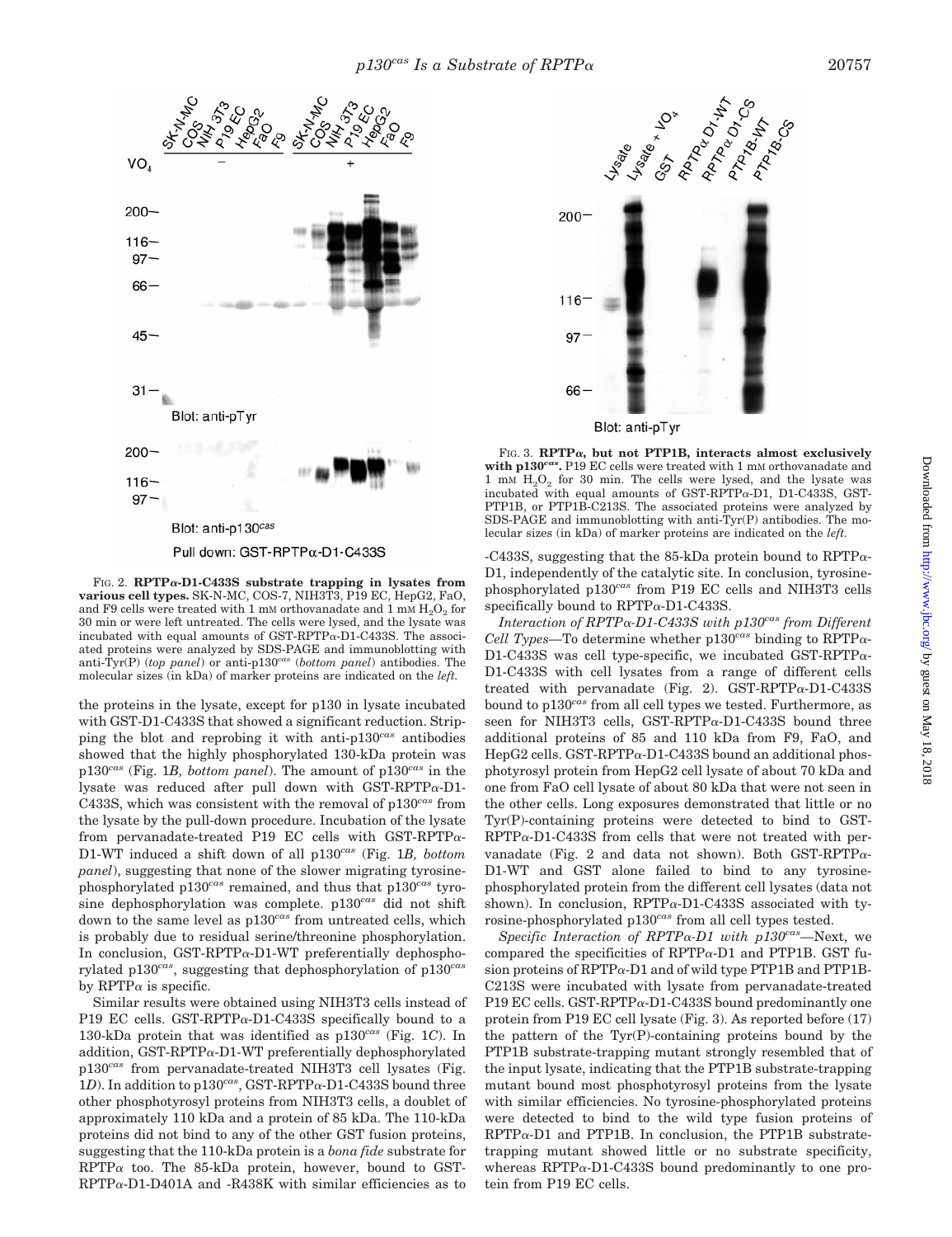

FIG. 4. **RPTP**a**-D1-C433S substrate trapping of fibronectinstimulated p130***cas***.** Serum-starved NIH3T3 cells were left untreated (*On*), taken off the dish with EDTA (*Off*), or replated on fibronectincoated (*FN*) dishes for 30 min as described under "Materials and Methods." As a positive control, NIH3T3 cells were stimulated for 30 min with 1 mM orthovanadate and 1 mM  $H<sub>2</sub>O<sub>2</sub>$ . The cells were lysed, and pull downs were performed with GST-RPTPa-D1-C433S. Putative substrates were analyzed by SDS-PAGE and immunoblotting, using anti-Tyr(P) mAb PY20 (*top panel*). To establish that tyrosine-phosphorylated p130 in the *top panel* was p130*cas*, proteins were eluted from the glutathione-agarose beads following the pull down and immunoprecipitated (*IP*) using anti-Tyr(P) mAb PY20. These immunoprecipitates were analyzed by SDS-PAGE and immunoblotting, using anti-p130*cas* antibodies (*second panel*). Total cell lysates were analyzed in parallel to monitor Tyr(P) (*3rd panel*) and p130*cas* levels (*bottom panel*). Exposure times were 30 min for the anti-Tyr(P) blots, except for the vanadate lanes (30 s), 2 min for the p130*cas* blot of the pull downs, except for the vanadate lane (30 s), and 30 s for the p130*cas* blot of the cell lysates. Note the shift in p130*cas* in vanadate-treated cells. Highly tyrosinephosphorylated p130*cas* is poorly recognized by the anti-p130*cas* antibody (*bottom panel*) (*cf.* Fig. 5).

*Binding of p130cas from Fibronectin-stimulated Cells to GST-RPTP*a*-D1-C433S—*Pervanadate treatment of cells induced massive tyrosine phosphorylation of many proteins, including p130*cas*. In order to investigate whether GST-RPTPa-D1- C433S recognized p130*cas* under physiological conditions, we stimulated NIH3T3 fibroblasts by plating them on fibronectin (FN), a well known stimulus for p130*cas* tyrosine phosphorylation (49–51). Hardly any p130*cas* tyrosine phosphorylation was detected in cells that were detached from the substratum for 30 min, and replating of the cells on FN rapidly led to recovery of p130*cas* phosphorylation (Fig. 4), consistent with previous reports (37). GST-RPTP $\alpha$ -D1-C433S pull-down experiments showed that tyrosine-phosphorylated p130*cas* from FN-stimulated cells, but not unphosphorylated p130*cas* from detached cells, was recognized by  $RPTP\alpha-D1-C433S$  (Fig. 4). Long exposures are depicted in Fig. 4, as compared with Figs. 1 and 2, leading to detection of p130*cas* from control cells as well. Pull down of p130*cas* from pervanadate-treated cells was much more efficient, due to much higher levels of p130*cas* tyrosine phosphorylation. These results demonstrate that not only pervanadate- but also fibronectin-stimulated tyrosine-phosphorylated



FIG. 5. **p130***cas* **dephosphorylation by RPTP**<sup>a</sup> *in vitro***.** SK-N-MC cells were transiently transfected with GST-p130*cas* together with SrcY529F. The cells were lysed, and GST-p130*cas* was purified, aliquoted, and incubated with purified bacterially expressed  $PTP\alpha$  encoding the complete cytoplasmic domain of  $RPTP\alpha$  ( $bPTP\alpha$ ) for 5, 10, 15, 20, or 30 min, or with GST  $(-)$  for 30 min at 30 °C. The samples were analyzed by SDS-PAGE and immunoblotting with anti-Tyr(P) antibodies (PY20) (*top panel*) or anti-p130*cas* antibodies (*bottom panel*). Note that tyrosine-phosphorylated p130*cas* is poorly recognized by the antip130*cas* antibody (*cf. lane 1* and *6*).

p130*cas* bound to RPTPa-D1-C433S, suggesting that p130*cas* is a physiological substrate of RPTP $\alpha$ .

*p130cas Is a Substrate of RPTP*<sup>a</sup> *in Vitro—*We tested the capacity of RPTP $\alpha$  to dephosphorylate p130<sup>cas</sup> in vitro. As a source of tyrosine-phosphorylated p130*cas*, we used transiently transfected SK-N-MC cells co-expressing GST-p130*cas* and SrcY529F. Tyrosine-phosphorylated GST-p130*cas* was purified from these cells, pooled, aliquoted, and incubated with a limited amount of purified bacterially expressed  $RPTP\alpha$  for different periods. The Tyr(P) content of p130*cas* was analyzed by immunoblotting with an anti-Tyr(P) mAb (PY20). Incubation of  $p130^{cas}$  with bacterially expressed RPTP $\alpha$  resulted in complete dephosphorylation of p130*cas*, which was accompanied by a shift down of p130*cas*, due to dephosphorylation (Fig. 5). p130*cas* did not shift down to prestimulation levels, which was presumably due to residual serine/threonine phosphorylation. Incubation of  $p130^{cas}$  without RPTP $\alpha$  had no effect on the phosphorylation state of  $p130^{cas}$  (Fig. 5). In conclusion, RPTP $\alpha$ completely dephosphorylated p130*cas in vitro*.

*p130cas and RPTP*<sup>a</sup> *Co-localized at the Membrane—*For  $RPTP\alpha$  to dephosphorylate p130<sup>cas</sup> in vivo, both proteins must co-localize subcellularly. To examine subcellular localization of  $RPTP\alpha$  and  $p130^{cas}$ , SK-N-MC cells, plated on glass coverslips, were transiently transfected with  $RPTP\alpha$  in which D2 was replaced by yellow fluorescent protein (YFP). p130*cas* was visualized by indirect immunofluorescence using anti-p130*cas* antibodies. Confocal microscopy demonstrated that p130*cas* localized to the cytoplasm and to the plasma membrane (Fig. 6).  $RPTP\alpha$ -YFP localized predominantly to the plasma membrane. The combined image of RPTPa-YFP and p130*cas* demonstrated that  $p130^{cas}$  and RPTP $\alpha$  co-localized at the membrane. These results show that RPTP $\alpha$  co-localized with a subpopulation of  $p130^{cas}$ , suggesting that RPTP $\alpha$  is in the right subcellular location to dephosphorylate p130*cas*.

 $p130<sup>cas</sup>$  *Is a Substrate of RPTP* $\alpha$  *in Vivo*—Finally, we investigated whether p130*cas* was an *in vivo* substrate of RPTPa. SK-N-MC cells were transiently transfected with GST-p130*cas* together with expression vector, wild type  $HA-RPTP\alpha$ , or  $HA$ -RPTPa-C433S. The cells were co-transfected with active Src (SrcY529F), strongly increasing tyrosine phosphorylation of GST-p130 $^{cas}$  (Fig. 7A). Co-expression of wild type RPTP $\alpha$  in these cells significantly reduced tyrosine phosphorylation of p130*cas*, which was accompanied by a shift in migration (Fig. 7*A*). Basal level p130*cas* tyrosine phosphorylation in cells that were not co-transfected with active Src was not affected significantly by co-expression of RPTP $\alpha$ . Analysis of the Tyr(P) content of proteins in the lysates of cells co-transfected with  $SrCY529F$  and  $RPTP\alpha$  indicated that not all proteins were dephosphorylated upon co-transfection of RPTP<sup>a</sup> (Fig. 7*A, bot-*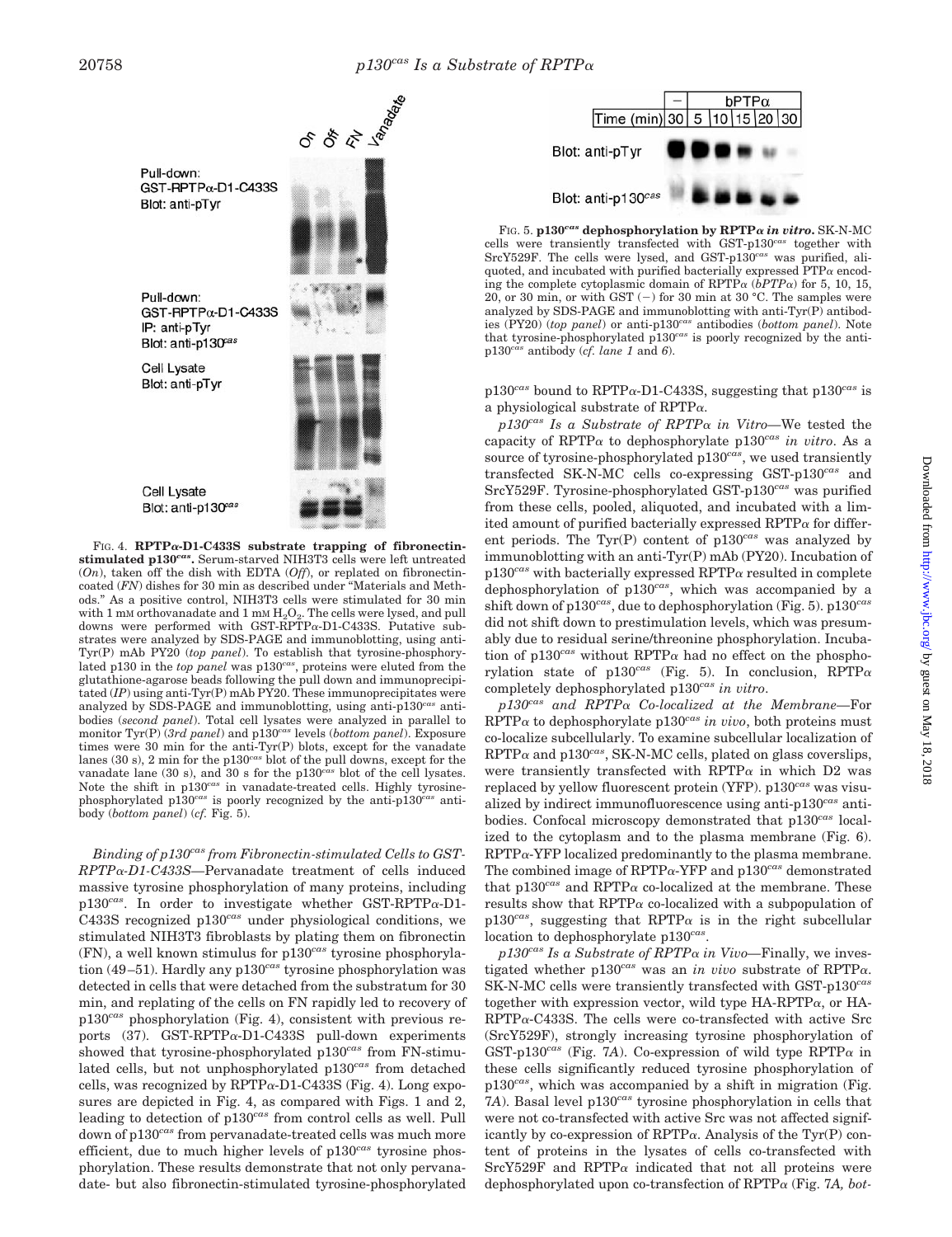

FIG. 6. **Subcellular co-localization of p130***cas* **and RPTP**a**.** SK-N-MC cells were plated on glass coverslips and transiently transfected with RPTPa-YFP. The cells were labeled with anti-p130*cas* antibodies and CY3-coupled anti-mouse secondary antibodies. Confocal microscopy was used to determine the subcellular localization of  $RPTP\alpha$ -YFP (*green labeling* in *A*), p130*cas* (*red labeling* in *B*), and sites of co-localization of RPTP $\alpha$  and p130<sup>cas</sup> (yellow labeling in *C*). *Bar*, 10  $\mu$ m.

*tom panel*), suggesting that  $RPTP\alpha$  did not merely dephosphorylate all tyrosine-phosphorylated proteins. As a control, we investigated whether  $RPTP\alpha$  dephosphorylated tyrosine-phosphorylated EGFR. The EGFR was co-transfected with control vector, HA-RPTP $\alpha$ , or HA-RPTP $\alpha$ -C433S, and the cells were stimulated with EGF or left untreated. Co-transfection of  $RPTP\alpha$  did not reduce EGF-induced EGFR tyrosine phosphorylation (Fig. 7*B*, *cf. wt* and *CS lanes*). Overexpression of the EGFR at high levels led to ligand-independent basal level tyrosine phosphorylation of the EGFR, which was not reduced by co-transfection of RPTP $\alpha$  either. The apparent increase in EGFR tyrosine phosphorylation upon co-transfection of (mutant) HA-RPTP $\alpha$  was due to differences in expression levels (Fig. 7*B*, *cf. top* and *middle panels*). Taken together,  $RPTP\alpha$ co-expression in SrcY529F-expressing cells led to a reduction in p130*cas* tyrosine phosphorylation, strongly suggesting that RPTP<sup>a</sup> dephosphorylated p130*cas in vivo*. Moreover, RPTP<sup>a</sup> co-expression did not reduce EGFR tyrosine phosphorylation, suggesting that  $RPTP\alpha$  displays substrate specificity in living cells.

#### **DISCUSSION**

In order to understand the function of PTPs, it is essential to know the identity of their substrates. We have used a substrate trapping procedure to identify substrates of  $RPTP\alpha$ , a transmembrane PTP with a short extracellular domain.  $RPTP\alpha-D1$ -C433S bound specifically to tyrosine-phosphorylated proteins from pervanadate-treated cells. One of these proteins was identified as p130*cas*, and RPTPa-D1-C433S bound tyrosine-phosphorylated p130*cas* from fibronectin-stimulated cells as well, suggesting that  $p130^{cas}$  is a physiological substrate of RPTP $\alpha$ . RPTPa-D1 preferentially dephosphorylated p130*cas* from pervanadate-treated P19 EC and NIH3T3 cell lysates (Fig. 1, *B* and *D*). This preference was surprising, since previously we demonstrated that  $RPTP\alpha$  displayed only modest selectivity toward peptide substrates *in vitro* (42). In living cells, p130*cas*, but not EGFR tyrosine phosphorylation, was reduced upon co-transfection of RPTP $\alpha$  (Fig. 7). These results suggest that RPTP<sup>a</sup> displays substrate specificity *in vivo*.

Substrate trapping experiments with PTP-PEST and PTP1B



FIG. 7. **Dephosphorylation of p130***cas* **but not EGFR by RPTP**<sup>a</sup> *in vivo***.** *A,* SK-N-MC cells were transiently transfected with GSTp130<sup>cas</sup> together with expression vector pSG-5 (-), pSG-HA-RPTP $\alpha$  $(wt)$ , or pSG-HA-RPTP $\alpha$ -C433S (*CS*). The cells were co-transfected with the expression vector pSG-5  $(-)$  or SrcY529F. The cells were lysed, and GST-p130*cas* was precipitated and analyzed by SDS-PAGE and immunoblotting with anti-Tyr(P) mAb (PY20) or anti-p130*cas* antibodies. The *left part* of the anti-p130*cas* blot (*2nd panel* from the *top*) was exposed for 10 s, and the *right part* was exposed for 2 min, since tyrosine phosphorylation reduced detection of p130*cas* tremendously (*cf.* Fig. 5). HA- $RPTP\alpha$  protein expression levels were monitored by immunoprecipitation with 12CA5 mAb and immunoblotting with 12CA5 mAb (*3rd panel*). Tyr(P) levels in the lysates were determined by immunoblotting, using anti-Tyr(P) mAb, PY20. A part of the gel (between 66 and 97 kDa) is shown in the *bottom panel,* and Tyr(P)-containing bands that are not affected by RPTP<sup>a</sup> are indicated with *black arrowheads*, whereas proteins that are less phosphorylated upon co-transfection of RPTP $\alpha$ , like p130*cas*, are indicated with *open arrowheads*. *B,* SK-N-MC cells were transiently transfected with an expression vector for the human EGFR, together with expression vector pSG-5  $(-)$ , pSG-HA-RPTP $\alpha$  (*wt*), or pSG-HA-RPTPa-C433S (*CS*). The cells were stimulated with EGF (10 ng/ml) for 5 min, or left untreated. The EGFR was immunoprecipitated and analyzed by anti-Tyr(P) and anti-EGFR immunoblotting (*top two panels*). SK-N-MC cells do not express endogenous EGFR (*middle pan* $el$ ). The expression of co-transfected (mutant)  $RPTP\alpha$  was monitored by immunoblotting, using an anti-RPTP $\alpha$  antibody.

demonstrated that a substrate-trapping mutant, in which the Asp residue that functions as general base in catalysis was mutated to Ala, displayed much higher affinity for Tyr(P) containing proteins than catalytic site Cys to Ser mutants (18).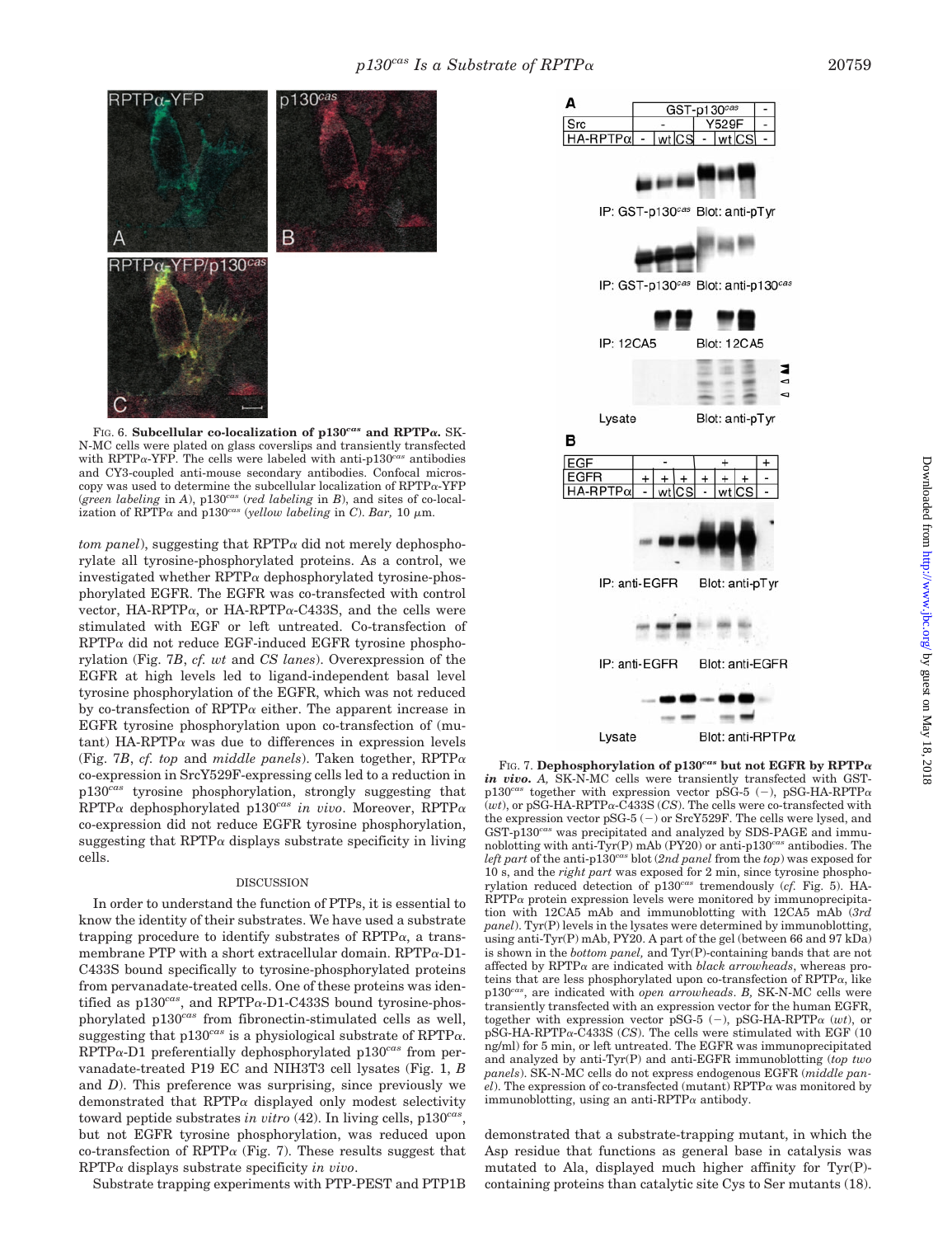$RPTP\alpha-D1$  with the similar Asp to Ala mutation (RPTP $\alpha$ -D401A) did not bind any Tyr(P)-containing protein from pervanadate-treated P19 EC cells or NIH3T3 cells (Fig. 1), demonstrating that the WpD motif Asp mutants are not always the best substrate-trapping mutants.

p130*cas* is not the only substrate of RPTPa, since several other tyrosine-phosphorylated proteins from different cell lines bound to RPTP $\alpha$ -D1-C433S. For instance, RPTP $\alpha$ -D1-C433S bound, next to p130*cas*, three other proteins, a doublet of 110 kDa and a protein of 85 kDa from NIH3T3 cells. The p85 protein bound to  $RPTP\alpha$ -D401A and  $RPTP\alpha$ -D1-R438K as well, suggesting that binding to p85 was independent of the catalytic site. p85 was not detected to bind to wild type RPTP $\alpha$ -D1, which may be due to dephosphorylation of p85 by RPTP $\alpha$ -D1. Perhaps p85 is not only a binding protein but also a substrate of RPTP $\alpha$ . Identification of p85 will facilitate rigorous testing of the interaction between  $p85$  and RPTP $\alpha$ . The p110 protein specifically bound to  $RPTP\alpha-D1-C433S$  and not to any of the other GST fusion proteins, indicating that p110 is an additional  $RPTP\alpha$  substrate. The apparent molecular weight of p110 and p85 suggested that these proteins might be phosphatidylinositol 3-kinase. However, antibodies directed at the p110 subunit of phosphatidylinositol 3-kinase did not recognize the 110-kDa substrate of  $RPTP\alpha$  (data not shown), suggesting phosphatidylinositol 3-kinase is not a substrate of  $RPTP\alpha$ . Currently, we are trying to identify p110 and p85 by protein purification and microsequencing.

Other substrates previously described for  $RPTP\alpha$  include the related PTKs Src and Fyn. RPTP<sup>a</sup> activates Src *in vitro* and *in vivo* by dephosphorylating the inhibiting  $\text{Tyr}(P)^{529}$  (11, 30–32). Rat embryo fibroblasts, P19 EC cells, and A431 cells overexpressing RPTP $\alpha$  showed an increase in Src activity (11, 30, 36). In RPTP $\alpha^{-/-}$  cells Src and Fyn activity is reduced (31), providing strong support that these PTKs are substrates of RPTP $\alpha$ . By using the substrate trapping experiments, we did not pull down proteins with apparent molecular weights that correspond to Src and Fyn. This may be due to poor binding of RPTPa-D1-C433S to Src and Fyn. Moreover, failure to detect Src and Fyn in  $RPTP\alpha-D1-C433S$  pull downs may be due to poor recognition of the C-terminal regulatory Tyr(P) in Src and Fyn by the anti-Tyr(P) antibody, PY20.

For all RPTPs with two PTP domains, the majority of the catalytic activity resides within D1, whereas D2 displays little or no catalytic activity. D2s are thought to have a more regulatory role. The existence of naturally occurring inactive PTP domains, such as D2s, has led to the suggestion that RPTP-D2s function as Tyr(P)-binding modules (52). Here we demonstrate that GST-RPTP $\alpha$ -D2 did not bind any Tyr(P)-containing proteins from pervanadate-treated cells (Fig. 1). GST-RPTP $\alpha$ -D2 with the catalytic site Cys mutated to Ser (C723S) or another inactive D2 mutant (R729K) did not bind Tyr(P)-containing proteins either.  $RPTP\alpha-D2$  lacks the highly conserved Tyr in the KNRY motif (14) that interacts with the main chain atoms and the aromatic ring of the substrate Tyr(P) (53). Introduction of this conserved Tyr in RPTP $\alpha$ -D2 (V555Y) did not restore Tyr(P) binding (data not shown). We conclude that it is unlikely that  $RPTP\alpha-D2$  by itself is a  $Tyr(P)$ -binding module. However, we cannot exclude the possibility that  $RPTP\alpha-D2$  cooperates with  $RPTP\alpha-D1$  in binding to substrates.

Other PTPs, like PTP1B, PTP-PEST, and LAR, have been found to dephosphorylate p130*cas* as well (18, 54, 55). Both PTP1B and PTP-PEST have been found to associate with and dephosphorylate p130*cas* (18, 54, 56, 57). Interaction of these PTPs with p130*cas* is mediated by a proline-rich region in PTP1B or PTP-PEST and the SH3 domain of p130*cas* (54, 56, 58). The p130*cas* SH3 domain-PTP-PEST interaction is not

required for the interaction of PTP-PEST with p130*cas*, since substrate-trapping mutants of the PTP-PEST catalytic domain bound to p130*cas* in the absence of the proline-rich region (18).  $RPTP\alpha$  contains a proline-rich region (PPLP, residues 210– 213), but this region is not sufficient for p130*cas* binding, since  $p130<sup>cas</sup>$  did not bind to wild type RPTP $\alpha$  nor the inactive mutants D401A and R438K that all contained the proline-rich region (Fig. 1).

p130*cas* is part of focal adhesion complexes. Turnover of focal adhesion complexes is essential for cell movement and outgrowth of cell extensions. Interfering with PTP1B, PTP-PEST, or RPTP $\alpha$  resulted in altered cell motility (18, 32, 58–61), suggesting that these PTPs are somehow involved in regulating signaling of focal adhesion complexes. Regulation of p130*cas* tyrosine phosphorylation by these PTPs may be the mechanism that underlies involvement of these PTPs in cell motility.

Here, we demonstrate that tyrosine-phosphorylated p130*cas* is a substrate of RPTP $\alpha$ . Activated SrcY529F-induced tyrosine phosphorylation of p130*cas* is clearly reduced in cells that express active RPTP $\alpha$  (Fig. 7). Src is negatively regulated by phosphorylation in its C terminus  $(Tyr^{529})$  and positively regulated by phosphorylation of Tyr<sup>416</sup>. RPTP $\alpha$  dephosphorylates both  $\text{Tyr}(P)^{529}$  and  $\text{Tyr}(P)^{416}$  in Src (11). We used an excess of SrcY529F in our experiments, and therefore the effects of  $RPTP\alpha$  on SrcY529F activity via dephosphorylation of  $\mathrm{Tyr}(P)^{416}$  are negligible, which is illustrated by the fact that  $co$ -expression of RPTP $\alpha$  did not affect tyrosine phosphorylation of all proteins in the lysate (Fig. 7*A, bottom panel*). Therefore, the effect of RPTP $\alpha$  on p130<sup>cas</sup> tyrosine phosphorylation is due to dephosphorylation of p130*cas*, not to reduced activity of SrcY529F.

The interaction between RPTP $\alpha$  and p130<sup>cas</sup> may be complex. Src and Fyn are substrates of  $RPTP\alpha$ , and these PTKs are activated by dephosphorylation of the C-terminal regulatory Tyr(P). Active Src and Fyn in turn phosphorylate p130*cas* (48, 62). Therefore,  $RPTP\alpha$  may have a dual effect on  $p130^{cas}$  tyrosine phosphorylation. RPTP<sup>a</sup> may dephosphorylate p130*cas* directly, and RPTP $\alpha$  may induce enhanced phosphorylation of p130*cas* via activation of Src and Fyn. Overexpression of RPTP<sup>a</sup> in the absence of activated SrcY529F did not affect p130*cas* tyrosine phosphorylation significantly (Fig. 6), which may be due to the dual effect of  $RPTP\alpha$ .

In conclusion, we provide evidence that  $RPTP\alpha$  dephosphorylatyed p130*cas in vitro* and in vivo. p130*cas* contains many putative tyrosine phosphorylation sites. It remains to be determined whether all of these sites are substrates for  $RPTP\alpha$  or for any other PTP. Different PTPs may dephosphorylate different Tyr(P) sites in p130*cas*. We are currently investigating this interesting possibility.

*Acknowledgments—*We thank Paul van Bergen en Henegouwen for the GST-p130*cas*, Roger Y. Tsien for the YFP construct, John Overvoorde for technical assistance, and Jaap van Hellemond for discussion of the data.

#### REFERENCES

- 1. Fischer, E. H., Charbonneau, H., and Tonks, N. K. (1991) *Science* **253,** 401–406
- 2. Barford, D., Flint, A. J., and Tonks, N. K. (1994) *Science* **263,** 1397–1404
- 3. Bilwes, A. M., den Hertog, J., Hunter, T., and Noel, J. P. (1996) *Nature* **382,** 555–559
- 4. Hof, P., Pluskey, S., Dhe-Paganon, S., Eck, M. J., and Shoelson, S. E. (1998) *Cell* **92,** 441–450
- 5. Hoffmann, K. M. V., Tonks, N. K., and Barford, D. (1997) *J. Biol. Chem.* **272,** 27505–27508 6. Nam, H. J., Poy, F., Krueger, N. X., Saito, H., and Frederick, C. A. (1999) *Cell*
- **97,** 449–457 7. Stuckey, J. A., Schubert, H. L., Fauman, E. B., Zhang, Z. Y., Dixon, J. E., and
- Saper, M. A. (1994) *Nature* **370,** 571–575 8. Yang, J., Liang, X., Niu, T., Meng, W., Zhao, Z., and Zhou, G. W. (1998) *J. Biol. Chem.* **273,** 28199–28207
- 9. Neel, B. G., and Tonks, N. K. (1997) *Curr. Opin. Cell Biol.* **9,** 193–204
- 10. Charbonneau, H., Tonks, N. K., Walsh, K. A., and Fischer, E. H. (1988) *Proc.*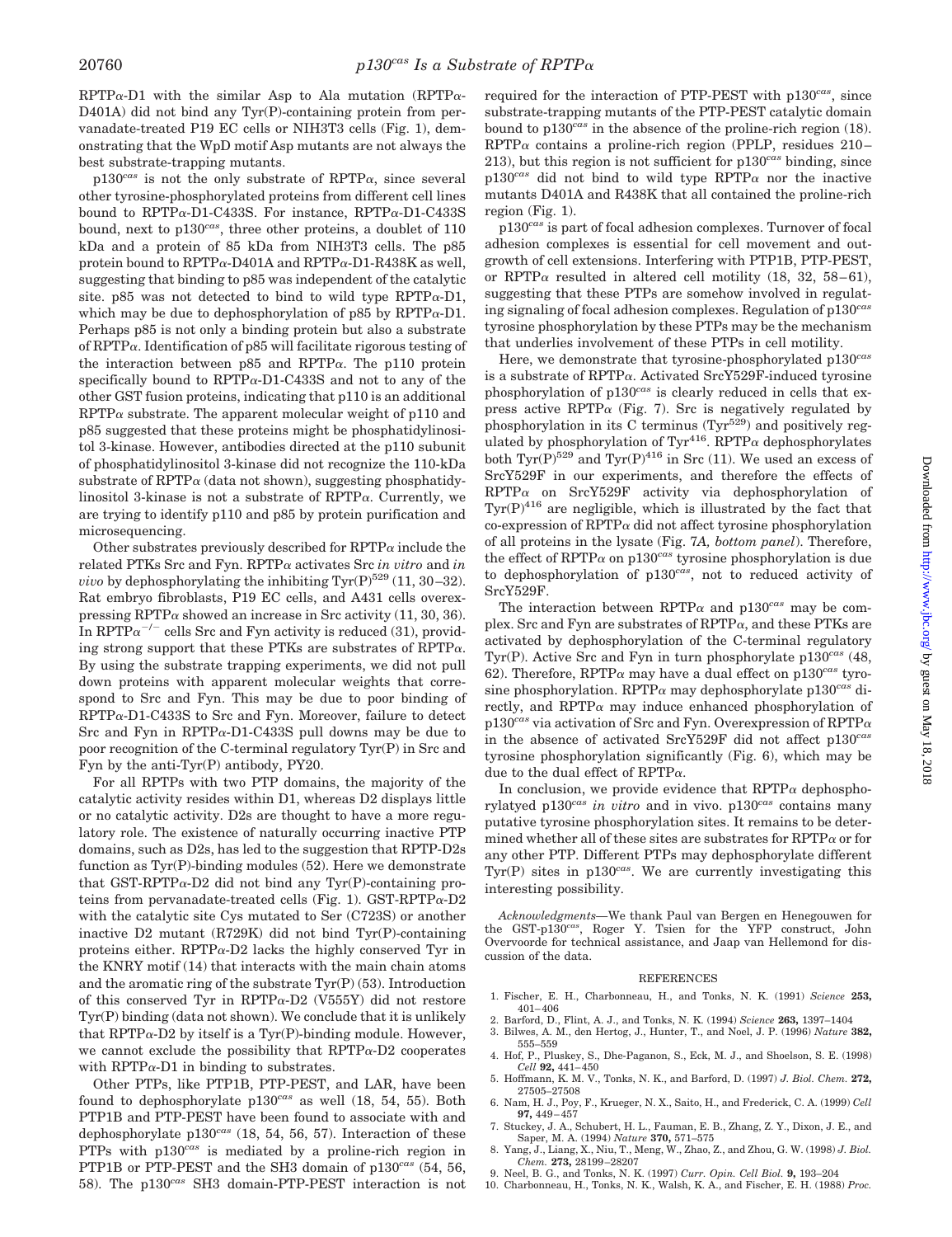*Natl. Acad. Sci. U. S. A.* **85,** 7182–7186

- 11. den Hertog, J., Pals, C. E., Peppelenbosch, M. P., Tertoolen, L. G., de Laat, S. W., and Kruijer, W. (1993) *EMBO J.* **12,** 3789–3798
- 12. Desai, D. M., Sap, J., Silvennoinen, O., Schlessinger, J., and Weiss, A. (1994) *EMBO J.* **13,** 4002–4010
- 13. Yang, Q., and Tonks, N. K. (1993) *Adv. Protein Phosphatases* **7,** 359–372
- 14. Buist, A., Zhang, Y. L., Keng, Y. F., Wu, L., Zhang, Z. Y., and den Hertog, J. (1999) *Biochemistry* **38,** 914–922
- 15. Lim, K. L., Kolatkar, P. R., Ng, K. P., Ng, C. H., and Pallen, C. J. (1998) *J. Biol. Chem.* **273,** 28986–28993
- 16. Bliska, J. B., Clemens, J. C., Dixon, J. E., and Falkow, S. (1992) *J. Exp. Med.* **176,** 1625–1630
- 17. Flint, A. J., Tiganis, T., Barford, D., and Tonks, N. K. (1997) *Proc. Natl. Acad. Sci. U. S. A.* **94,** 1680–1685
- 18. Garton, A. J., Flint, A. J., and Tonks, N. K. (1996) *Mol. Cell. Biol.* **16,** 6408–6418
- 19. Timms, J. F., Carlberg, K., Gu, H., Chen, H., Kamatkar, S., Nadler, M. J., Rohrschneider, L. R., and Neel, B. G. (1998) *Mol. Cell. Biol.* **18,** 3838–3850
- 20. Wu, Y., Nadler, M. J., Brennan, L. A., Gish, G. D., Timms, J. F., Fusaki, N., Jongstra-Bilen, J., Tada, N., Pawson, T., Wither, J., Neel, B. G., and Hozumi, N. (1998) *Curr. Biol.* **8,** 1009–1017
- 21. Black, D. S., and Bliska, J. B. (1997) *EMBO J.* **16,** 2730–2744
- 22. Cote, J. F., Charest, A., Wagner, J., and Tremblay, M. L. (1998) *Biochemistry* **37,** 13128–13137
- 23. Zhang, S.-H., Liu, J., Kobayashi, R., and Tonks, N. K. (1999) *J. Biol. Chem.* **274,** 17806–17812 24. Herbst, R., Carroll, P. M., Allard, J. D., Schilling, J., Raabe, T., and Simon,
- M. A. (1996) *Cell* **85,** 899–909
- 25. Sun, H., Charles, C. H., Lau, L. F., and Tonks, N. K. (1993) *Cell* **75,** 487–493 26. Moller, N. P. H., Moller, K. B., Lammers, R., Kharitonenkov, A., Hoppe, E., Wiberg, F. C., Sures, I., and Ullrich, A. (1995) *J. Biol. Chem.* **270,** 23126–23131
- 27. Cong, L. N., Chen, H., Li, Y., Lin, C. H., Sap, J., and Quon, M. J. (1999) *Biochem. Biophys. Res. Commun.* **255,** 200–207
- 28. Jacob, K. K., Sap, J., and Stanley, F. M. (1998) *J. Biol. Chem.* **273,** 4800–4809 29. Tsai, W., Morielli, A. D., Cachero, T. G., and Peralta, E. G. (1999) *EMBO J.* **18,**
- 109–118
- 30. Zheng, X. M., Wang, Y., and Pallen, C. J. (1992) *Nature* **359,** 336–339
- 31. Ponniah, S., Wang, D. Z., Lim, K. L., and Pallen, C. J. (1999) *Curr. Biol.* **9,** 535–538
- 32. Su, J., Muranjan, M., and Sap, J. (1999) *Curr. Biol.* **9,** 505–511
- 33. Sicheri, F., and Kuriyan, J. (1997) *Curr. Opin. Struct. Biol.* **7,** 777–785
- 34. Zheng, X. M., Resnick, R. J., and Shalloway, D. (2000) *EMBO J.* **19,** 964–978 35. Bhandari, V., Lim, K. L., and Pallen, C. J. (1998) *J. Biol. Chem.* **273,** 8691–8698
- 36. Harder, K. W., Moller, N. P., Peacock, J. W., and Jirik, F. R. (1998) *J. Biol. Chem.* **273,** 31890–31900
- 37. Schlaepfer, D. D., Broome, M. A., and Hunter, T. (1997) *Mol. Cell. Biol.* **17,** 1702–1713
- 38. den Hertog, J., de Laat, S. W., Schlessinger, J., and Kruijer, W. (1991) *Cell Growth Differ.* **2,** 155–164
- 39. den Hertog, J., Tracy, S., and Hunter, T. (1994) *EMBO J.* **13,** 3020–3032
- 40. Mayer, B. J., Hirai, H., and Sakai, R. (1995) *Curr. Biol.* **5,** 296–305
- 41. den Hertog, J., and Hunter, T. (1996) *EMBO J.* **15,** 3016–3027
- 42. Wu, L., Buist, A., den Hertog, J., and Zhang, Z.-Y. (1997) *J. Biol. Chem.* **272,** 6994–7002
- 43. Guan, K. L., and Dixon, J. E. (1991) *J. Biol. Chem.* **266,** 17026–17030 44. Sap, J., D'Eustachio, P., Givol, D., and Schlessinger, J. (1990) *Proc. Natl. Acad.*
- *Sci. U. S. A.* **87,** 6112–6116 45. van der Sar, A. M., de Fockert, J., Betist, M., Zivkovic, D., and den Hertog, J. (1999) *Int. J. Dev. Biol.* **43,** 785–794
- 46. Bellot, F., Moolenaar, W., Kris, R., Mirakhur, B., Verlaan, I., Ullrich, A., Schlessinger, J., and Felder, S. (1990) *J. Cell Biol.* **110,** 491–502
- 47. Chiarugi, P., Cirri, P., Raugei, G., Camici, G., Dolfi, F., Berti, A., and Ramponi, G. (1995) *FEBS Lett.* **372,** 49–53
- 48. Sakai, R., Iwamatsu, A., Hirano, N., Ogawa, S., Tanaka, T., Mano, H., Yazaki, Y., and Hirai, H. (1994) *EMBO J.* **13,** 3748–3756
- 49. Nojima, Y., Morino, N., Mimura, T., Hamasaki, K., Furuya, H., Sakai, R., Sato, T., Tachibana, K., Morimoto, C., Yazaki, Y., and Hirai, H. (1995) *J. Biol. Chem.* **270,** 15398–15402
- 50. Petch, L. A., Bockholt, S. M., Bouton, A., Parsons, J. T., and Burridge, K. (1995) *J. Cell Sci.* **108,** 1371–1379
- 51. Vuori, K., and Ruoslahti, E. (1995) *J. Biol. Chem.* **270,** 22259–22262
- 52. Hunter, T. (1998) *Nat. Genet.* **18,** 303–305
- 53. Jia, Z., Barford, D., Flint, A. J., and Tonks, N. K. (1995) *Science* **268,** 1754–1758
- 54. Liu, F., Hill, D. E., and Chernoff, J. (1996) *J. Biol. Chem.* **271,** 31290–31295
- 55. Weng, L. P., Wang, X., and Yu, Q. (1999) *Genes Cells* **4,** 185–196
- 56. Garton, A. J., Burnham, M. R., Bouton, A. H., and Tonks, N. K. (1997) *Oncogene* **15,** 877–885
- 57. Rock, M. T., Brooks, W. H., and Roszman, T. L. (1997) *J. Biol. Chem.* **272,** 33377–33383
- 58. Liu, F., Sells, M. A., and Chernoff, J. (1998) *Curr. Biol.* **8,** 173–176
- 59. Angers-Loustau, A., Cote, J. F., Charest, A., Dowbenko, D., Spencer, S., Lasky, L. A., and Tremblay, M. L. (1999) *J. Cell Biol.* **144,** 1019–1031
- 60. Arregui, C. O., Balsamo, J., and Lilien, J. (1998) *J. Cell Biol.* **143,** 861–873
- 61. Garton, A. J., and Tonks, N. K. (1999) *J. Biol. Chem.* **274,** 3811–3818 62. Sakai, R., Nakamoto, T., Ozawa, K., Aizawa, S., and Hirai, H. (1997) *Oncogene*
- **14,** 1419–1426